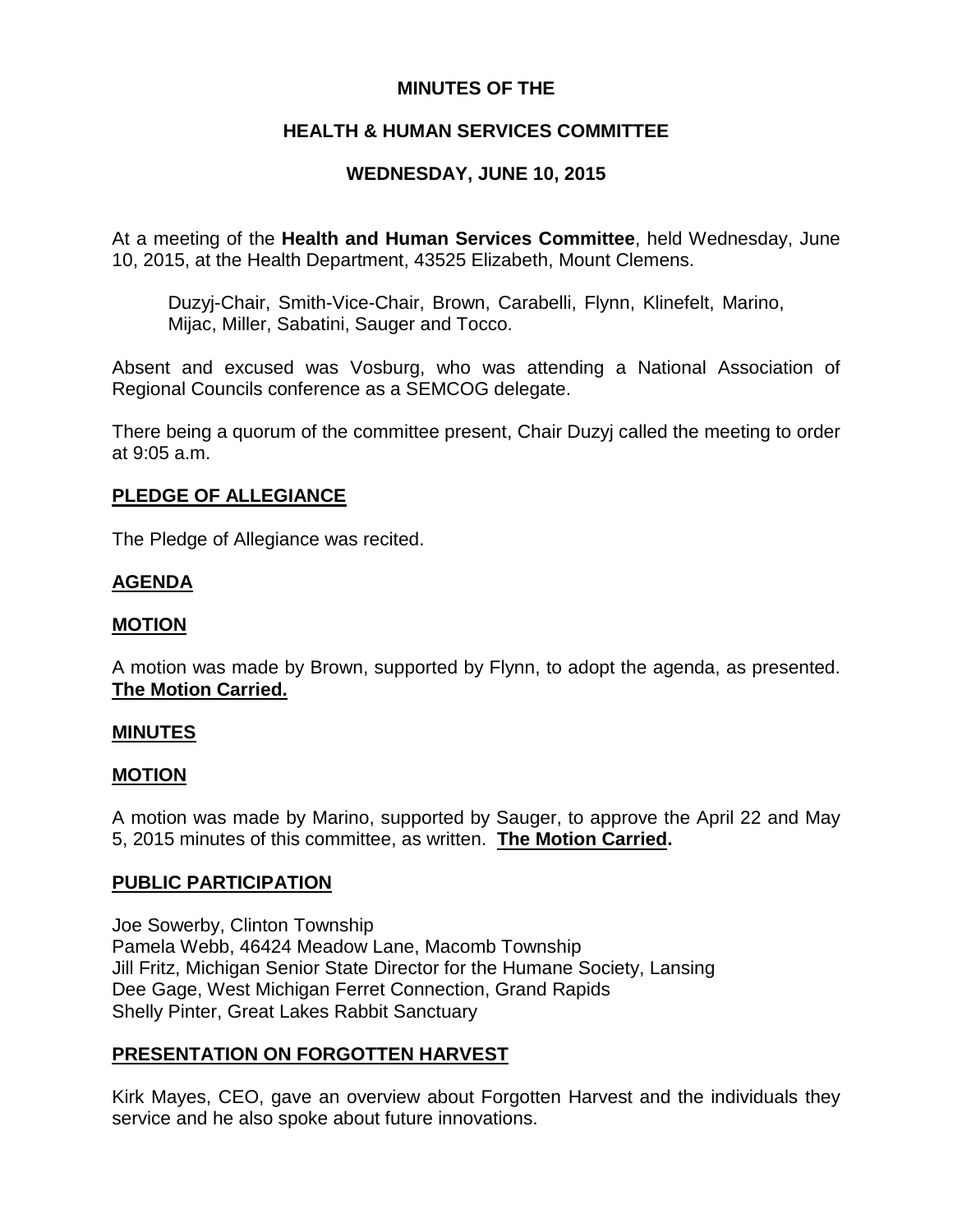Also in attendance were Darryl Anderson, Agency Relations Manager; Anne Ginn, Sr. Director of Public Policy, and Hannah Horovan, an intern from the University of Michigan.

# **MOTION**

A motion was made by Sauger, supported by Tocco, to receive and file the presentation on Forgotten Harvest.

The following commissioners spoke: Miller, Sauger, Brown, Marino and Smith.

Chair Duzyj called for a vote on the motion and **The Motion Carried.**

## **ADOPT RESOLUTION URGING THE LOCAL COMMUNITIES OF MACOMB COUNTY TO ADOPT A HUMANE PET ACQUISITION ORDINANCE (OFFERED BY MILLER AND TOCCO)**

## **COMMITTEE RECOMMENDATION – MOTION**

A motion was made by Tocco, supported by Miller, to recommend that the Board of Commissioners adopt a resolution urging the local communities of Macomb County to adopt a Humane Pet Acquisition Ordinance.

The following commissioners spoke: Vosburg and Miller.

## **AMENDMENT**

A motion was made by Marino, supported by Brown, to amend the ordinance to reflect the changes outlined in the distributed document titled "proposed amendment".

The following commissioners spoke: Marino, Tocco, Klinefelt and Smith.

Chair Duzyj called for a vote on the amendment and **The Motion Carried with Tocco voting "No."**

Chair Duzyj called for a vote on the motion, as amended, and **THE MOTION CARRIED.**

## **ADOPT RESOLUTION SUPPORTING THE OLDER AMERICANS ACT REAUTHORIZATION ACT OF 2015 (S. 192) TO REAUTHORIZE THE OLDER AMERICANS ACT OF 1965 (OFFERED BY DUZYJ)**

## **COMMITTEE RECOMMENDATION – MOTION**

A motion was made by Mijac, supported by Marino, to recommend that the Board of Commissioners adopt a resolution supporting the Older Americans Act Reauthorization Act of 2015 (S. 192) to reauthorize the Older Americans Act of 1965. **THE MOTION CARRIED.**